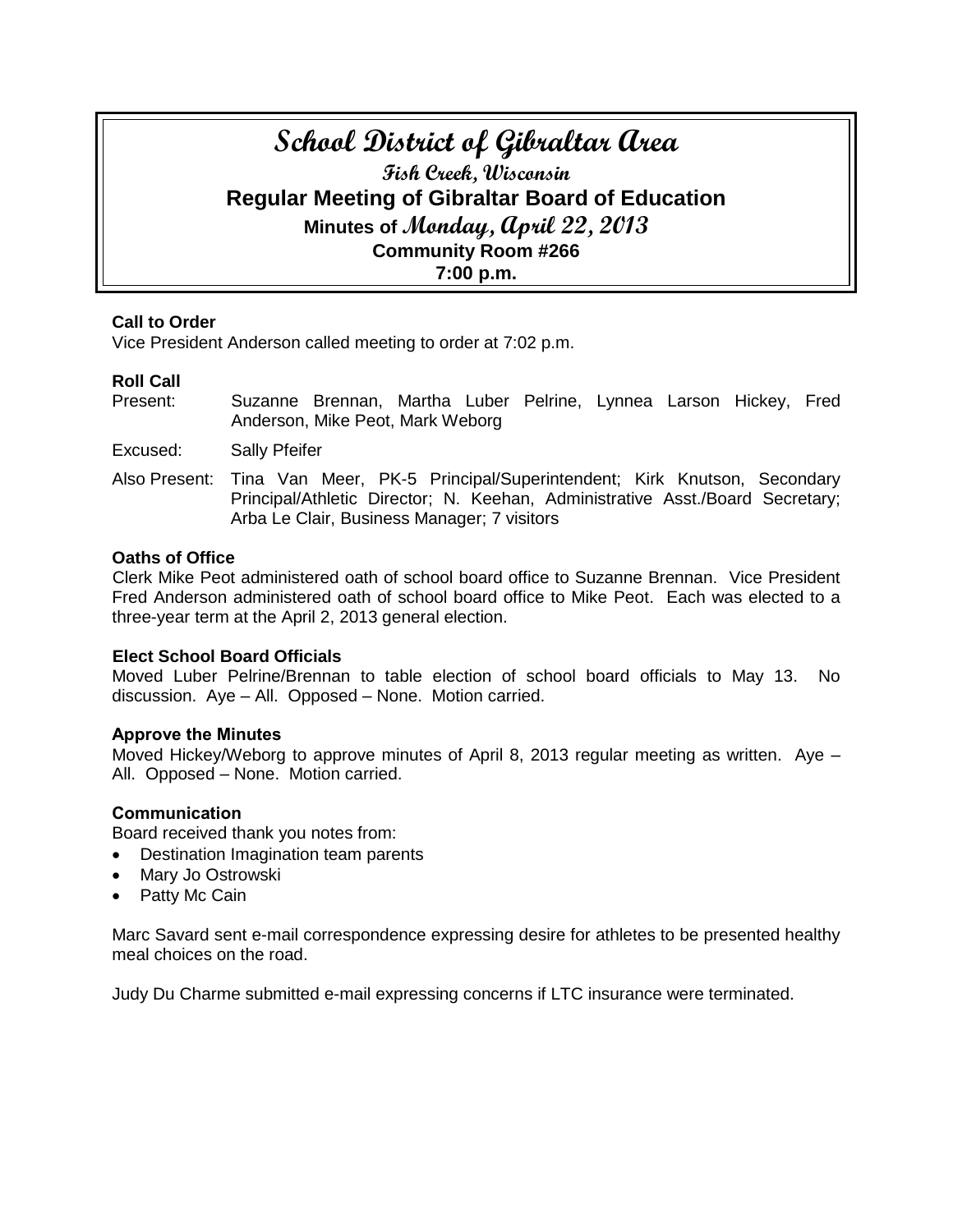### **Open Discussion**

- Weborg and Hickey commended high school play performance.
- Hickey explained that all CESA 7 employees are non-renewed every year. After grants come in, they are reinstated.
- Pfeifer and Hickey attended NSBA Convention in San Diego and attended sessions on flip it learning, flipping and blending, common core state standards, and educator effectiveness.
- Charlie Eckhardt and Lauren Gilmore presented information on new music keyboarding lab which will include 18 Yamaha Clavinova digital pianos. Music Boosters have raised \$12,000 for this project and will send letter to community. Gibraltar has received Raibrook Grant of \$10,000. Proposed school budget is \$21,000 over several years. Goal is to reach \$35,000. Lab will be ready this summer.
- Band and choir will begin planning 2014 trip to Disney World. Booster club will have scholarships available.
- High school band and choir concert is May 8.
- Jodi Hoyerman asked about 2013-14 projected enrollment numbers for class sizes. Van Meer will have this available May 13.
- Tom Harrer cautioned board on unintended consequences of outsourcing bussing for extracurricular activities. Some drivers may need to look elsewhere to supplement lost revenue and will not be available for mid-day trips. Trip rotation and minimum pay per route are not addressed in Employee Handbook.
- Purpose of Employee Handbook is to take contracts and meld into one, except for specificity of some documents. Board hasn't discussed 2013-14 support staff individual contracts yet.

# **Door County Medical Center Rebate Program**

Matt Luders presented information on a rebate program through Ministry Door County Medical Center. Because of high payer mix of Medicare and Medicaid patients in Door County, Ministry's revenue is from commercially insured patients. Because they cannot offer deep discounts to commercially insured, Ministry is offering rebate program to ensure that volume growth targets are hit and to encourage district's employees to buy medical services locally. Rebate amount depends on amount of services used. District can use rebate dollars in any way we choose. Other districts are committing their rebates to their wellness program.

# **Administrative Reports** *were submitted electronically and were available in hard copy*.

Le Clair presented update on 2013-14 budget process. Budgets were due to principals March 22 and are due to Le Clair today. Board will review numbers at May meetings. Le Clair was unable to provide a full financial report for 2012-13 today, but will have it before next board meeting. Some staff participated in a CPR course; there is enough interest to do another class this spring. Fire department recommends a telephone be installed next to each unit to dial 911. Le Clair discussed remote check captures with Bay Lake Bank. We do not do enough volume of check deposits to make fees worthwhile. M3 Insurance will discuss 2013-14 liability insurance renewal. Bid requests on bus and propane fuel will be made this week.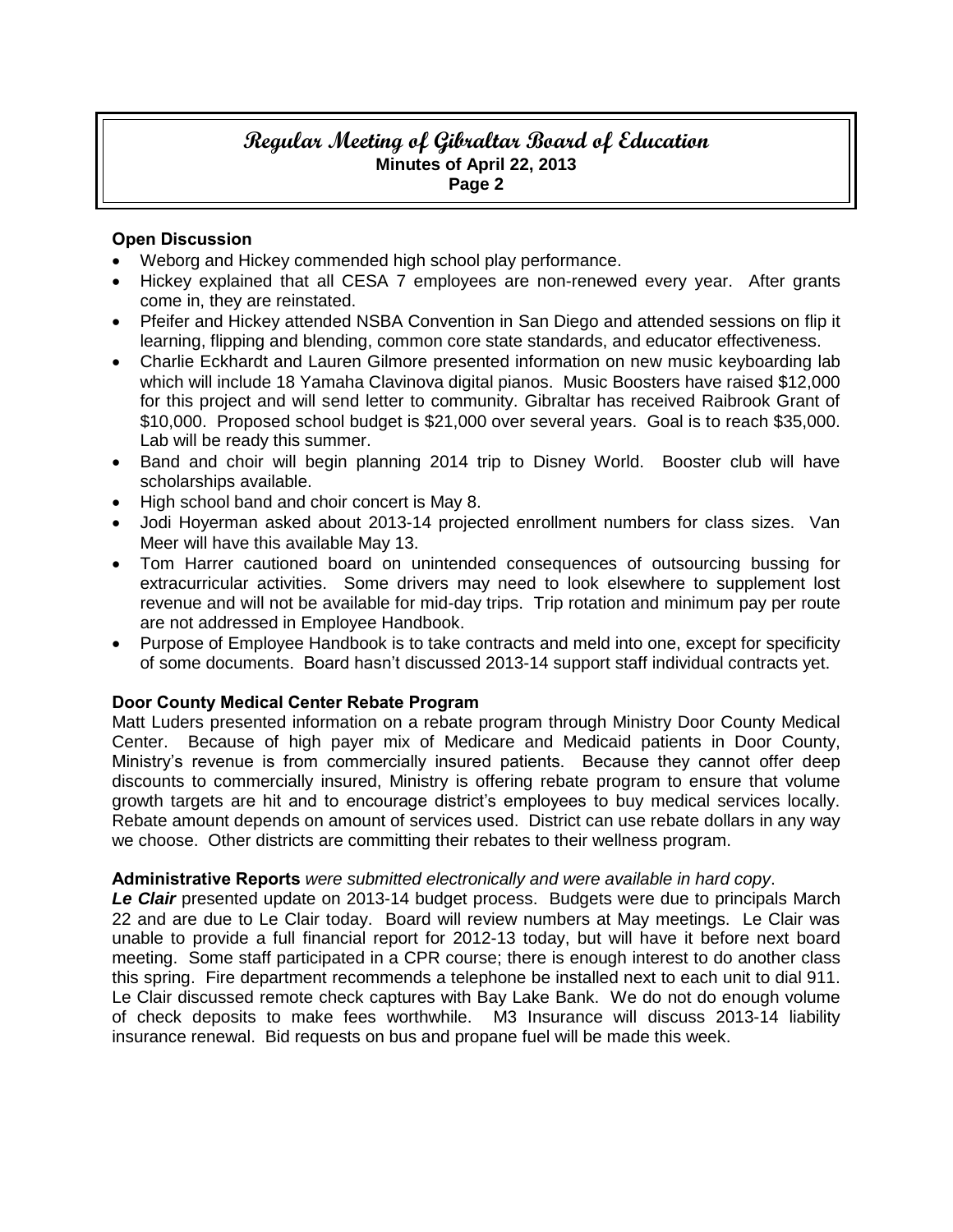*Knutson* High school forensics team earned 2 gold, 12 silver, and 2 bronze at state competition. AP testing will be in May; Lauren Bremer will conduct AP practice testing. Educator Effectiveness process was included in report. Caregiver Week is April 22-26 with a community celebration April 26.

*Van Meer* Grade 4 Destination Imagination advances to Global Finals May 21-26 in Knoxville, Tennessee. M3 Insurance and UHC will be here May 1 for presentation on HRA's.

# **Elementary Principal Hiring Process**

Van Meer presented timeframe for elementary principal hiring:

- Application deadline: April 26
- Screening of applications: April 29-30
- Pre-reference checks and pre-interviewing: May 1-3
- Interviews: May 6-10
- Finalist presented for board approval: May 13

Interview team will consist of administrators, teachers, support staff, and one board member.

#### **Approve Payment of Bills**

Moved Weborg/Peot to approve payment of bills totaling \$214,924.41 as presented. No discussion. Aye – All. Opposed – None. Motion carried.

#### **2013-14 CESA 7 Service Contracts**

Moved Hickey/Brennan to approve 2013-14 CESA 7 service contracts totaling \$37,139 as presented. Discussion: Increase of \$3,602 over last year is for new Educator Effectiveness and Math & Science service packages. Aye – All. Opposed – None. Motion carried.

#### **Job Coach Contract**

Job Coach Program is collaborative relationship with Sevastopol, Southern Door, Sturgeon Bay, and Gibraltar for special education and at-risk students. Gibraltar pays 12.5% of total cost.

Moved Brennan/Luber Pelrine to approve 2013-14 66:030 Job Coach Contract as presented. Aye – All. Opposed – None. Motion carried.

#### **Employment of Kindergarten Teacher**

Moved Hickey/Peot to approve employment of Emily Spone as kindergarten teacher beginning with 2013-14 school year. No discussion. Aye – All. Opposed – None. Motion carried.

#### **Employment of Third Grade Teacher**

Moved Weborg/Luber Pelrine to approve employment of Katie Sixel as third grade teacher beginning with 2013-14 school year. No discussion. Aye – All. Opposed – None. Motion carried.

#### **Employment of Physical Education Teacher**

Moved Luber Pelrine/Peot to approve employment of Evan Guell as physical education teacher beginning with 2013-14 school year. Aye – All. Opposed – None. Motion carried.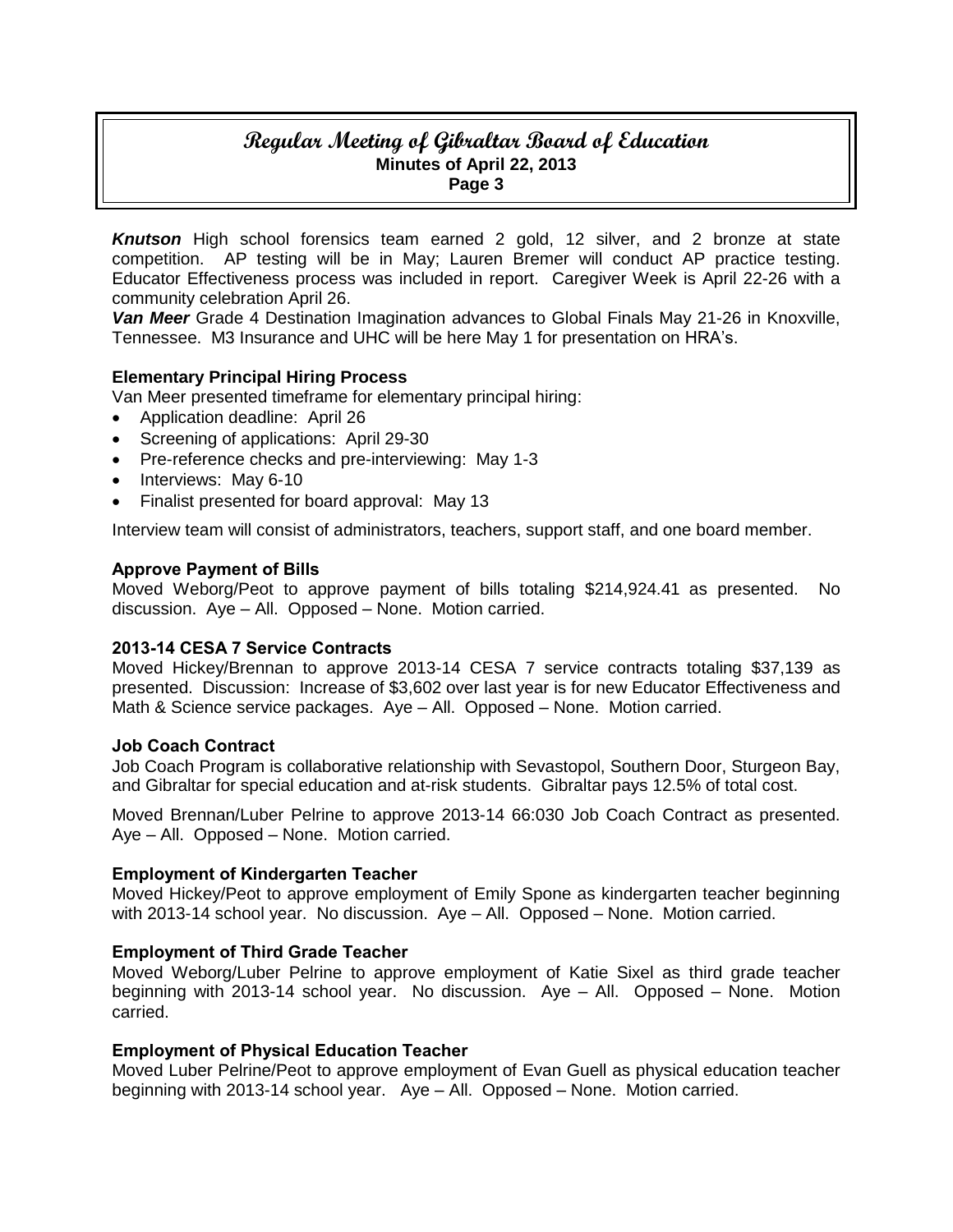#### **Approve Vacancy Posting for Athletic Director**

District needs to free up our principals for new Educator Effectiveness requirements. Athletic Director position involves evaluation of coaches and may require a degree. Salary will be stipend as listed on extracurricular contract schedule.

Moved Hickey/Brennan to approve vacancy posting for Athletic Director for 2013-14 school year. No discussion. Aye – All. Opposed – None. Motion carried.

#### **School Board Rep to CESA 7 Annual Meeting**

Vice President Anderson appointed Lynnea Hickey as CESA 7 school board representative to CESA 7 Annual Meeting.

#### **2013 Annual Meeting**

Moved Weborg/Luber Pelrine to set 2013 annual meeting date of September 23, 2013. Aye – All. Opposed – None. Motion carried.

# **Accept Donations**

None

#### **Hear Committee Reports**

**Campus Maintenance & Improvement Committee** met April 9 to discuss short-term maintenance needs and long-term maintenance goals. Van Meer will research new sign.

**Extracurricular Activities & Community Relations Committee** met tonight and discussed golfing and batting nets, set criteria for coach bus rental, and reviewed one preliminary quote for coach bus services. Committee will meet June 10 to compare additional bids to our transportation costs and make recommendation to board at June 24 meeting.

*DCAC Liaison Committee* met today as landlord and tenant to discuss rent and short-term and long-term capital needs. DCA will start capital campaign to upgrade sound and lighting from 1992 and may request board contribution. Calendar process went very smoothly.

#### **Committee Appointment**

Moved Anderson/Brennan to appoint Steve Sauter to Financial Planning and Political Action Committee. Aye – All. Opposed – None. Motion carried.

#### **Adjourn to Executive Session**

Moved Weborg/Peot to adjourn to executive session at 8:28 p.m. per §19.85(1)(c), Wis. Stats., to discuss employee personnel matters – considering employment, promotion, compensation or performance evaluation and per §19.85(1)(e), Wis. Stats., for competitive or bargaining reasons – deliberating or negotiating the purchase of public properties, the investing of public funds, or conducting other specific public business, whenever competitive or bargaining reasons require a closed session. Aye – Brennan, Luber Pelrine, Hickey, Anderson, Peot, Weborg. Opposed – None. Motion carried.